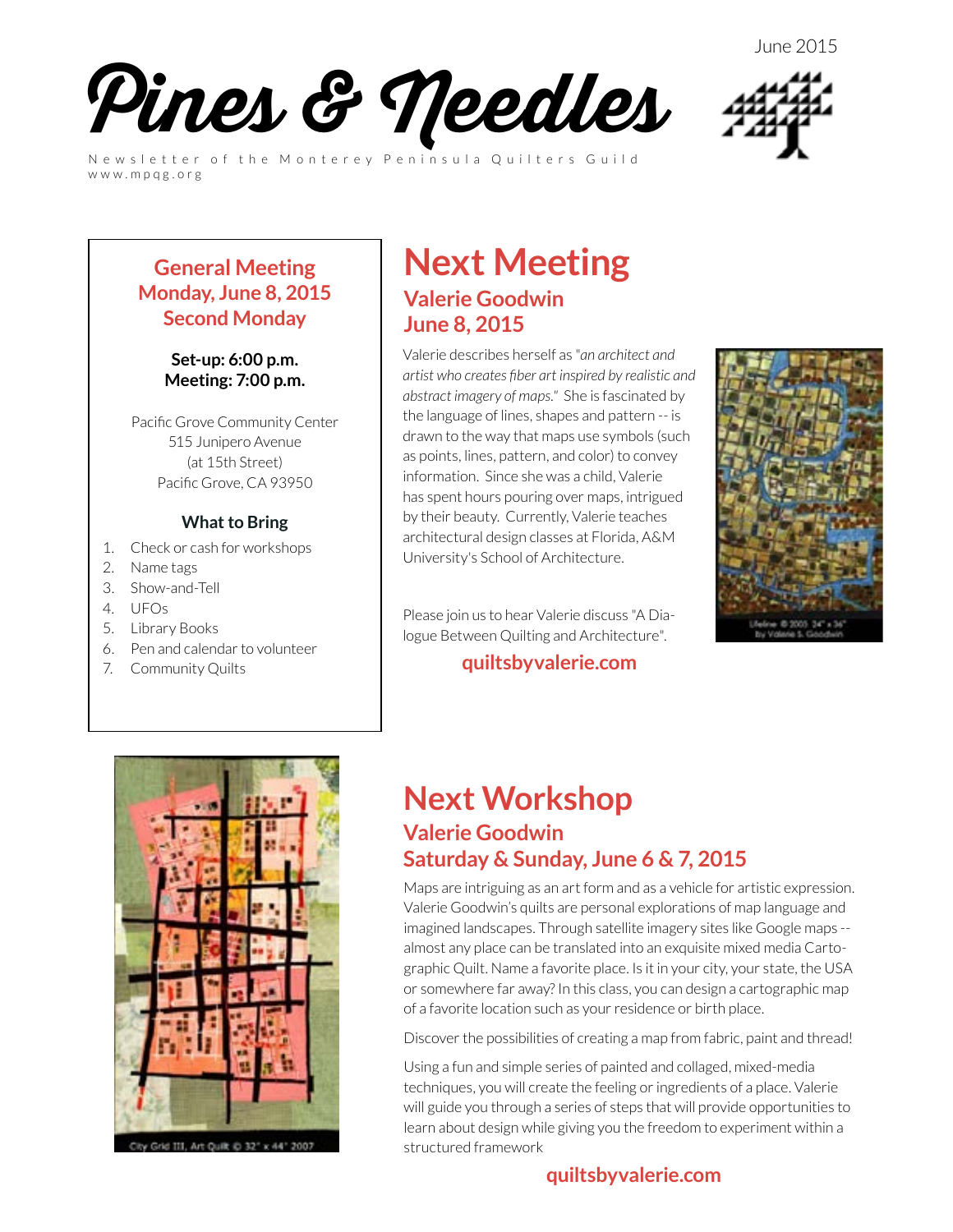### Join the Leadership Team

### **President's Message**

By Claudia Sammis, especials@sbcglobal.net, 831-333-9133

It's the time of year when your MPQG Board puts together the slate that will manage the guild's activities for the coming year. The elections will be held in August. There is an interesting myriad of both jobs and jobettes that allow the guild to run smoothly. Are you ready to take on new responsibilities but no one has asked you? Don't be afraid to volunteer!

We absolutely love you for making the quilt show such a success. NOW, it's time to turn your talent and attention to the bigger picture and assure the guild's continued growth and vitality.

Not sure what each job entails? If you have the time, I invite you to do a little research at the links below and select one or two of the MPQG positions that might interest you. If reading that tome sounds like a drag, then just call Janyce Anderson, 2nd Vice President, 831-659-3505, cell 831-601-2160, [cvoaks2011@gmail.com](mailto:cvoaks2011%40gmail.com?subject=MPQG%20Leadership%20Team). She is a long time member of the guild and is very familiar with its workings. There are positions open in two areas (1) MPQG Board, and (2) Coordinator Committees. Janyce can fill you in regarding the positions that are open.

If you have the inclination ... to better understand the guild structure, see the organization chart at [www.mpqg.org/](http://www.mpqg.org/business/board/) [business/board/](http://www.mpqg.org/business/board/). To read the job descriptions, click the links. The descriptions are in PDF documents:

- [Officers](http://www.mpqg.org/media/uploads/2014/07/24/files/Officers_final_master_2014_web_site.pdf)
- **[Standing Coordinators](http://www.mpqg.org/media/uploads/2014/07/24/files/Master_Coordinator_Job_Descriptions_2014-2015_web_site.pdf)**
- [Coordinator Committees](http://www.mpqg.org/media/uploads/2014/07/24/files/Coordinator_Committee_Members_Web_Site_2.pdf)
- **[Special Positions](http://www.mpqg.org/media/uploads/2014/07/24/files/Special_positions_final_web_site_2.pdf)**

Remember, when you volunteer, you embark on new adventures, good times, and adding to your select group of interesting friends.

Just an FYI - Janyce Anderson will be conducting the next board meeting and general meeting. I'll look forward to seeing you again in July.

### **Heart Pillow for Mary Lou Weidman**

By Alexandra Burke, [alex@alexandraberg.com](mailto:alex%40alexandraberg.com?subject=MPQG%20Newsletter)t

Margaret Nava arranged for Terann Carr to deliver a heart pillow to Mary Lou Weidman. Mary Lou was going to be the guild's speaker in May but had to cancel due to her cancer diagnosis.

Mary Lou is posting updates on her website , [marylouquiltdesigns.com](http://marylouquiltdesigns.com)

### **Thank You Garage Sale Volunteers**

By Terann Carr, 831-375-7881 cacarrs@sbcglobal.net

The Garage Sale was a huge success this year, thanks in part to having a larger space and more things to sell. A special shout out to Jane Garrettson for co-chairing with me. Thursday night was pretty busy, but Kay Barrow and Patty Stuart stayed late and were rewarded with pizza!

Thanks to Maia Liddle also for taking the silk and buttons at the end in hopes of selling them on e-bay. Others took left over items to find good uses for them, which was a welcomed relief for me. Next year we will know better what our volunteer needs will be for the Garage Sale, and now that you are all trained you'll be ready for the call!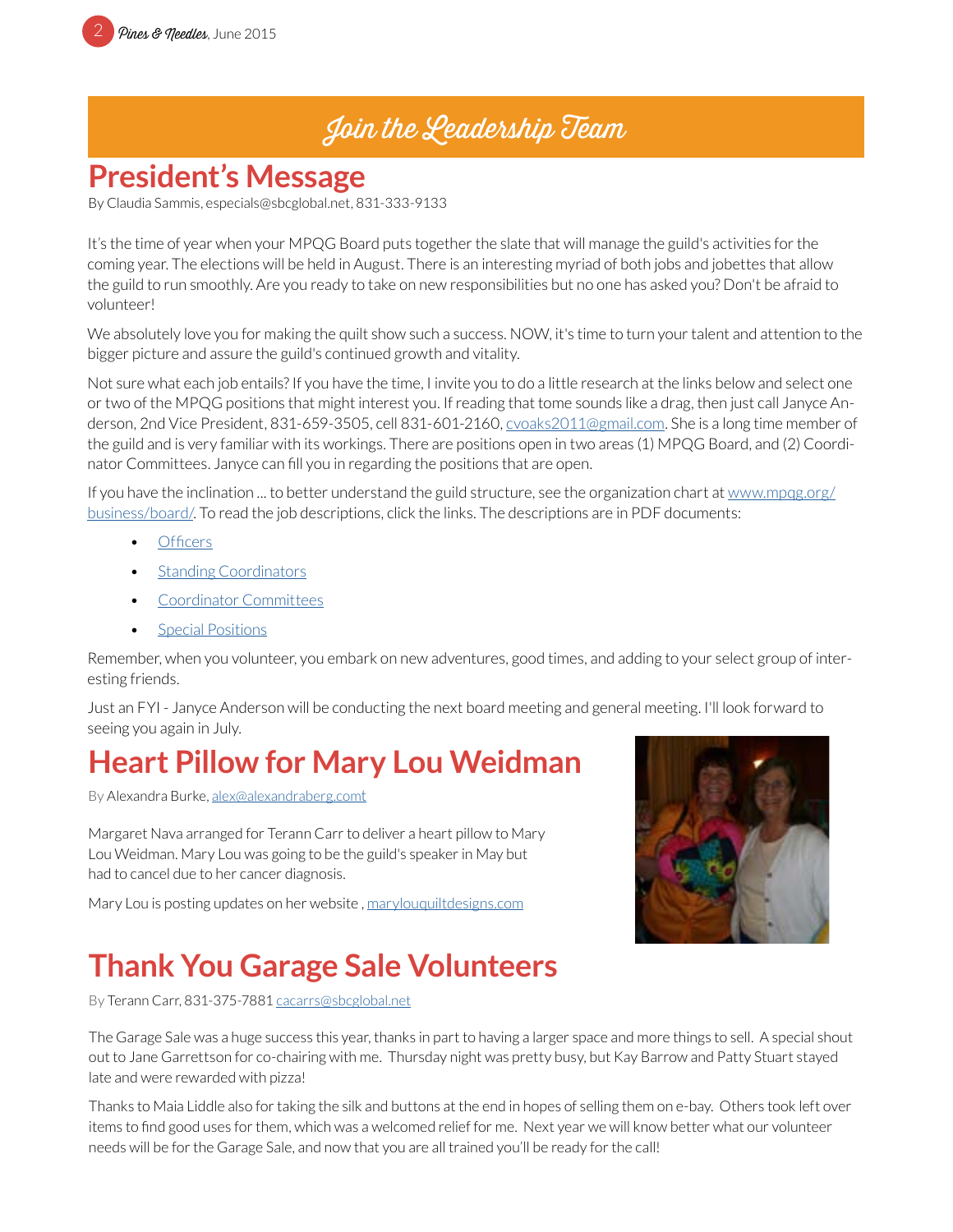

### **Quilt Show 2015 Viewer's Choice Awards**

By Sharon Winter Carr, [slwinterNL@comcast.net](mailto:slwinterNL%40comcast.net?subject=MPQG%20Viewer%27s%20Choice%20Awards)

1st Place: *It's Amore* by Karen Milne 2nd Place: *Fantastic Fish* by Mary Ellen Parsons 3rd Place: *Christmas One Block Wonder* by Jackie Mozzini 4th Place: *Collaboration II: Harmony* by Claudia Sammis, quilted by Holly Casey 5th Place: *Victorian Vignettes* by Jeanne Mills 6th Place: *The Wild 'Y' Is Tamed* by Holly Casey 7th Place: *Chloé* by Carole Olsen 8th Place: *Winter Wonderland* by Colleen Johnson 9th Place: *Geishas, Samurais & Other Ordinary Things* by Yo Matsuda 10th Place: *Civil War Churn Dash* by Janyce Anderson

The top ten vote getters were presented to the guild at the May meeting, where the proud owners displayed their quilts and the top three received their awards.

#### **CQFG Sew-In**

By Terann Carr, Charity Quilts Coordinator, 831-375-7881

The June Sew-In will be Friday the 19th . Our activity hasn't been set yet but that information is usually sent out via e-mail the week before. If you would like to be on my e-mail list please contact me.

We meet in my home from 9:30 am till ?? Bring a lunch! Call for directions.





*Membership News*

We don't have any new members to report this month but we did have five guests at our last meeting.

 Encourage your friends to come to our monthly meetings to experience the amazing talent we have in our guild.

For any membership help or information, contact our Membership Chair, Noreen Nance [nor9215een@gmail.com](mailto:nor9215een%40gmail.com?subject=MPQG%20Membership) 831-915-3441

### *I've Got The Quilting Bug!* **Challenge**

Barbara Barrieau, rickbarbara@sbcglobal.net or 209-532-5478, or Alice Stoll at 831-659-3273

All of the 2015 quilt challenge packets were distributed at the March 25 meeting. As you can imagine from reading the challenge theme, each quilt must contain two or more insects and use the two batik fabrics that were included.

The deadline to complete the quilts is Monday, August 3, at the MPQG meeting so they can be exhibited at the Monterey County Fair, September 2-7, 2015. A later exhibit is planned for the 2016 MPQG Quilt Show held in April.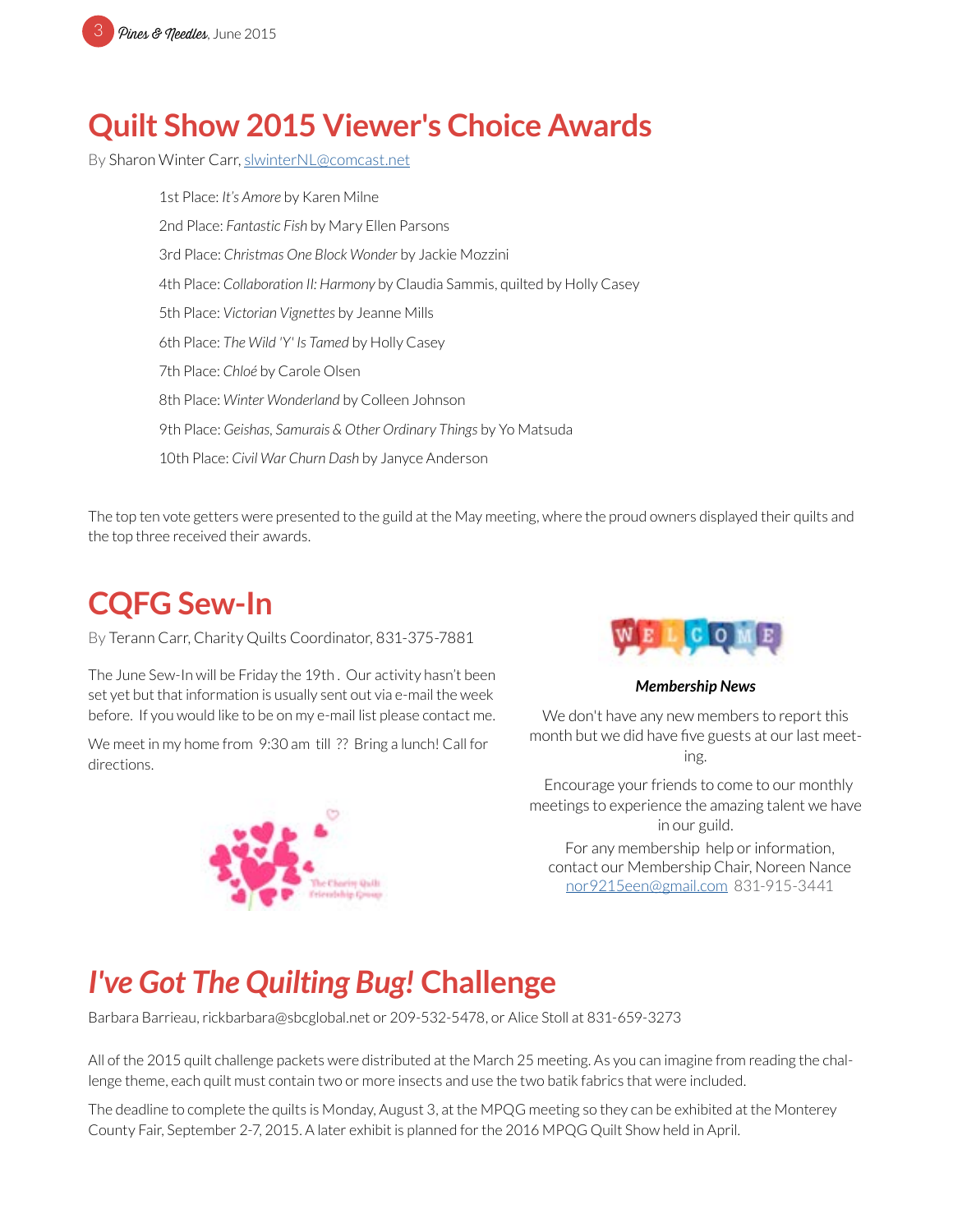# **Calendar, Road Trips, and Local Events**

By Tina Magill, [magill1242@gmail.com](mailto:magill1242%40gmail.com?subject=MPQG%20Calendar)

#### **Current Events**

- **• Thru June 30, 2015**, 10:00 am 5:00 pm, *Oh, Wow!*, quilts by Barbara Hamilton & Jan Mitchell, Back Porch Fabrics, 157 Grand, Pacific Grove, CA. [www.backporchfabrics.com](http://www.backporchfabrics.com), 831-375-4453. Reception for the artists is on Sunday, May 9, from 1 pm to 3 pm.
- **• Thru July 5, 2015**, 10am 4pm, *Kawandi Advent: Quilts by Margaret Fabrizio*, San Jose Museum of Quilts and Textiles, 520 South First St., San Jose, CA 408-971-0323. [www.sjquiltmuseum.or](http://www.sjquiltmuseum.org)g
- **• Thru July 5, 2015**, 10am 4pm, *A Common Thread*, San Jose Museum of Quilts and Textiles, 520 South First St., San Jose, CA 408-971-0323. [www.sjquiltmuseum.org](http://www.sjquiltmuseum.org)
- **• Thru July 5, 2015**, 10am 4pm, *Bedouin Textiles from the Collection of Robert and Joy Totah Hilden*, San Jose Museum of Quilts and Textiles, 520 South First St., San Jose, CA 408-971-0323. [www.sjquiltmuseum.or](http://www.sjquiltmuseum.org)g
- **• Thru July 19, 2015**, 9:30am 5:15pm, *High Style: The Brooklyn Museum Costume Collection*, Legion of Honor, Lincoln Park, 100 34th Avenue, San Francisco, CA 94121. 415-750-3600. l[egionofhonor.famsf.org/exhibi](http://legionofhonor.famsf.org/exhibitions/high-style-brooklyn-museum-costume-collection)[tions/high-style-brooklyn-museum-costume-collection](http://legionofhonor.famsf.org/exhibitions/high-style-brooklyn-museum-costume-collection)
- **• June 6 June 7, 2015**, *Wine Country Quilt Show and Boutique* , Moonlight Quilters of Sonoma County Quilt Show, Santa Rosa Veterans Memorial Building, 1351 Maple Avenue, Santa Rosa, CA, [www.mqsc.org/annu](http://www.mqsc.org/annual-quilt-show)[al-quilt-show](http://www.mqsc.org/annual-quilt-show)
- **• June 13 June 14, 2015**, *20th Biennial Quilt Show: Sierra Blooms,* Sierra Mountain Quilters Association Quilt Show, Oakhurst Community Center, 39800 Road 425B, Oakhurst, CA, [www.sierramountainquilters.org/](http://www.sierramountainquilters.org/Our-Quilt-Show) [Our-Quilt-Show](http://www.sierramountainquilters.org/Our-Quilt-Show)
- **June 13, 2015, Sew Whimsical,** Heart of California Quilters Guild Quilt Show, Hatfield Hall, Madera Fairgrounds, 1850 W Cleveland @ Hwy 99, Madera, CA, [https://www.facebook.com/pages/Heart-of-California-](https://www.facebook.com/pages/Heart-of-California-Quilters-Guild-Madera-CA/156115587760459)[Quilters-Guild-Madera-CA/156115587760459](https://www.facebook.com/pages/Heart-of-California-Quilters-Guild-Madera-CA/156115587760459)
- **• July 11, 2015**, *Sisters Outdoor Quilt Show,* Cascade Ave, Sisters, OR 97759, [http://sistersoutdoorquiltshow.](http://sistersoutdoorquiltshow.org) [org](http://sistersoutdoorquiltshow.org)



Get It Quilted!

By Sharon Winter

- Creative custom quilting on a domestic machine
- Award-winning fine hand quilting
- Binding, basting, design and quiltmaking services

Please call for an appointment (831) 647-8769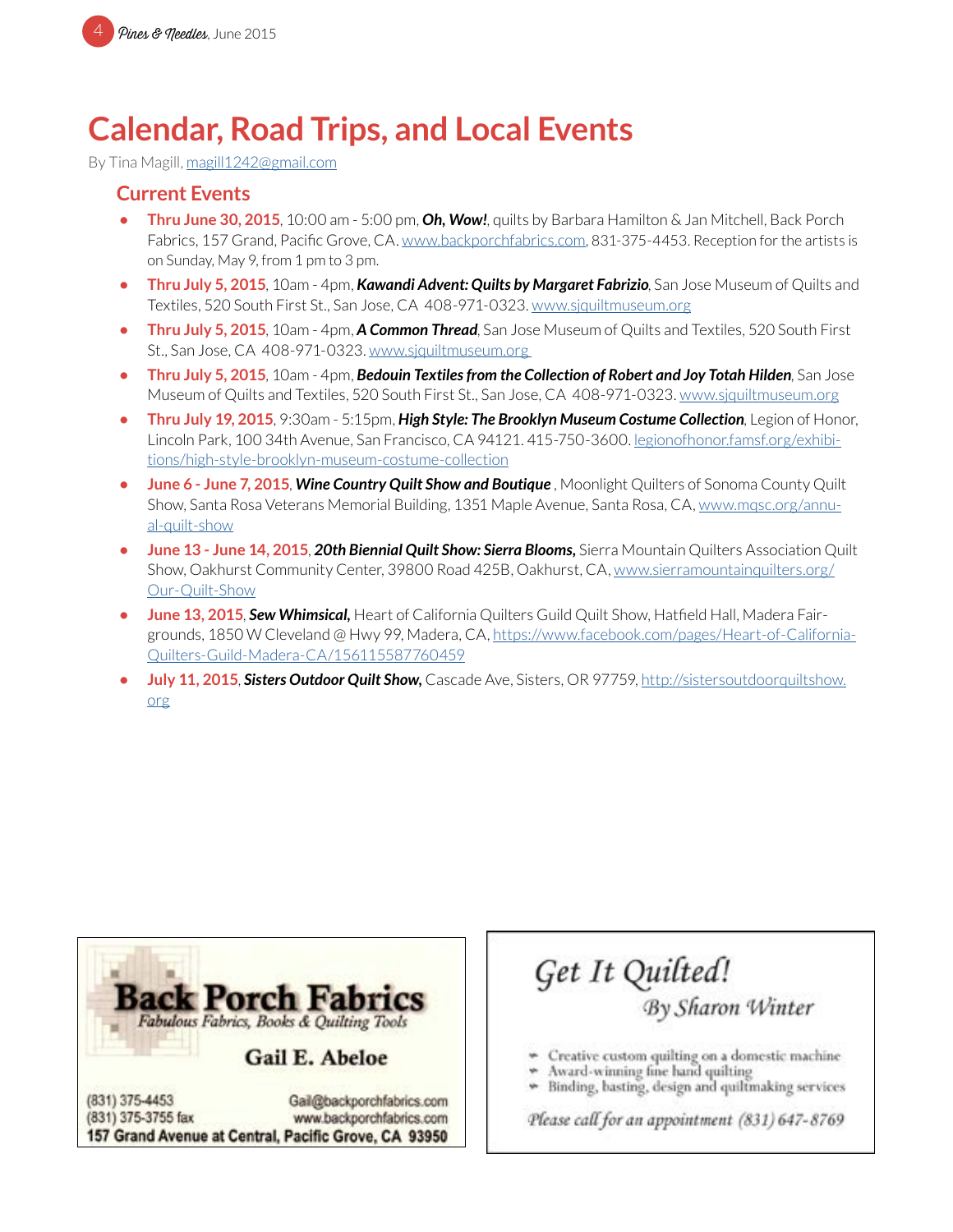

### **Heart Pillows**

By Terann Carr, Charity Quilts Coordinator, 831-375-7881 cacarrs@sbcglobal.net

All three area hospitals received heart pillows last month. Thanks for all the wonderful work you have done to encourage breast cancer patients with these very useful pillows. As of last month we had distributed as many heart pillows so far this year as we did all last year.

# *Oh Wow* **at Back Porch Fabrics**

By Alexandra Burke, [alex@alexandraberg.com](mailto:alex%40alexandraberg.com?subject=MPQG%20Newsletter)

Quilts by Barbara Hamilton and Jan Mitchell will be featured in the Gallery at Back Porch Fabrics, 157 Grand Ave. (at Central), Pacific Grove, CA 93950.

For information: 831-375-4453. [backporchfabrics.com](http://backporchfabrics.com).

Gallery display until June 30.





# Monterey Peninsula Quilters Guild

Quilting & Community on the Central Coast of California **[www.mpqg.org](http://www.mpqg.org)**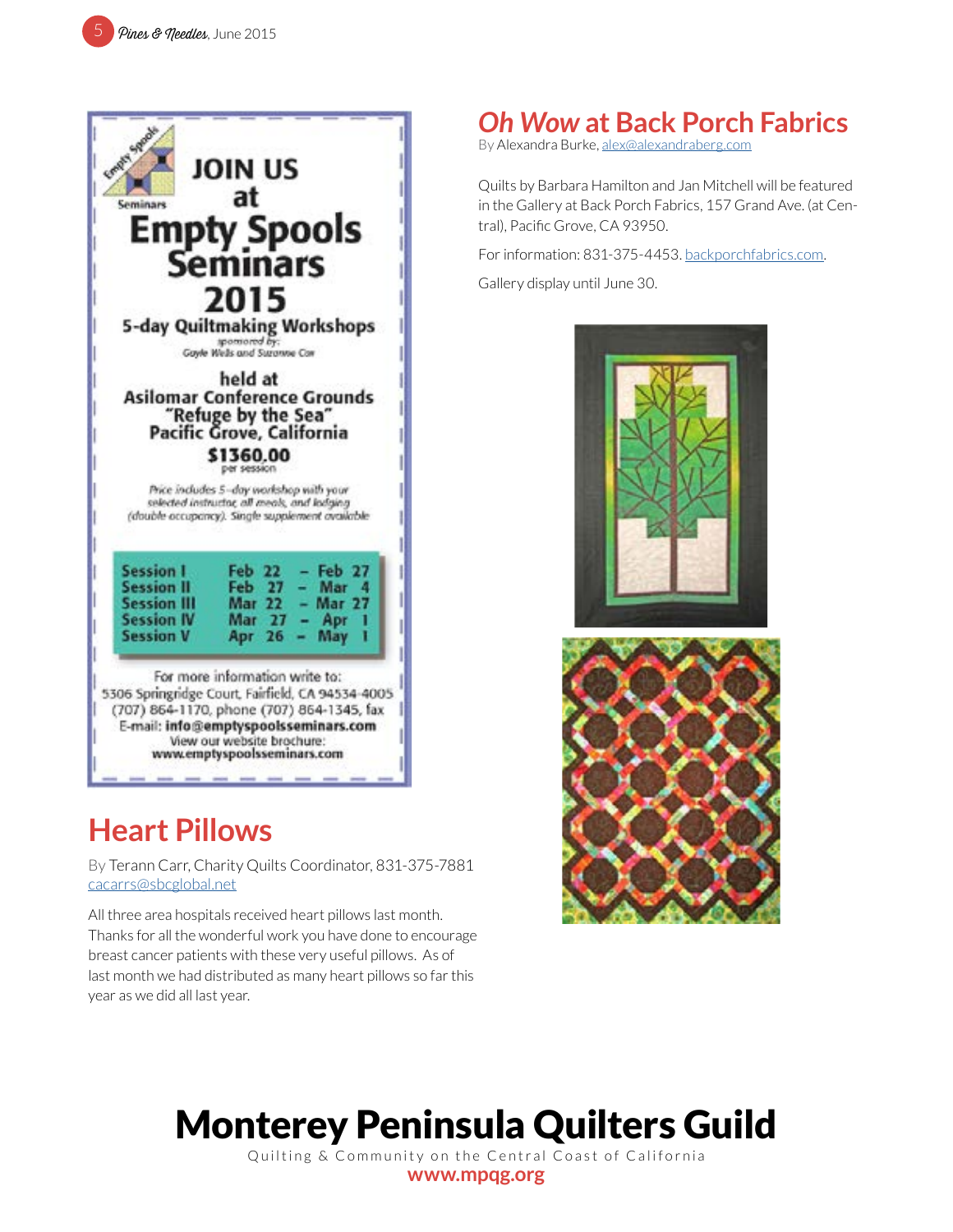

### **June Board Meeting**

By Claudia Sammis, [especials@sbcglobal.net](mailto:especials%40sbcglobal.net?subject=MPQG), 831-333-9133

The Monterey Library's Solarium Conference Room has been reserved for our MPQG Board meetings. We'll meet from 6 to 7 p.m. Members are welcome to attend.

### **Shop Hop by the Bay**

By Claudia Sammis, [especials@sbcglobal.net](mailto:especials%40sbcglobal.net?subject=MPQG), 831-333-9133

Pick up your map and prize details at Back Porch Fabrics. Fill your van with friends and have fun shopping and hopping. For details, visit the website.

#### **[shophopbythebay.com](http://shophopbythebay.com)**

### **County Fair: Prep Early**

By Terann Carr, 831-375-7881 cacarrs@sbcglobal.net

The 2015 Monterey County Fair dates are September 2 – 7. More information will be available at the meetings.

Please consider entering your quilts or make a new one. This year's theme is Farm Fresh & Fun!





# **Board Projects**

#### *June 2015*

- Meeting: Lecture; New Member Tea preceding
- Board evaluation of organization assignments and potential volunteers
- Update volunteer forms with member survey, optional
- Call for volunteers for MPQG Supporting Committees
- Next fiscal year budget proposals due to Treasurer
- Review and finalize membership dues for following fiscal year
- Finalize General Meeting calendar for year beginning September 1
- Develop nominations for MPQG executive board and standing coordinators
- Call for volunteers for Monterey County Fair
- Updates and announcements to Communications the 10th of month

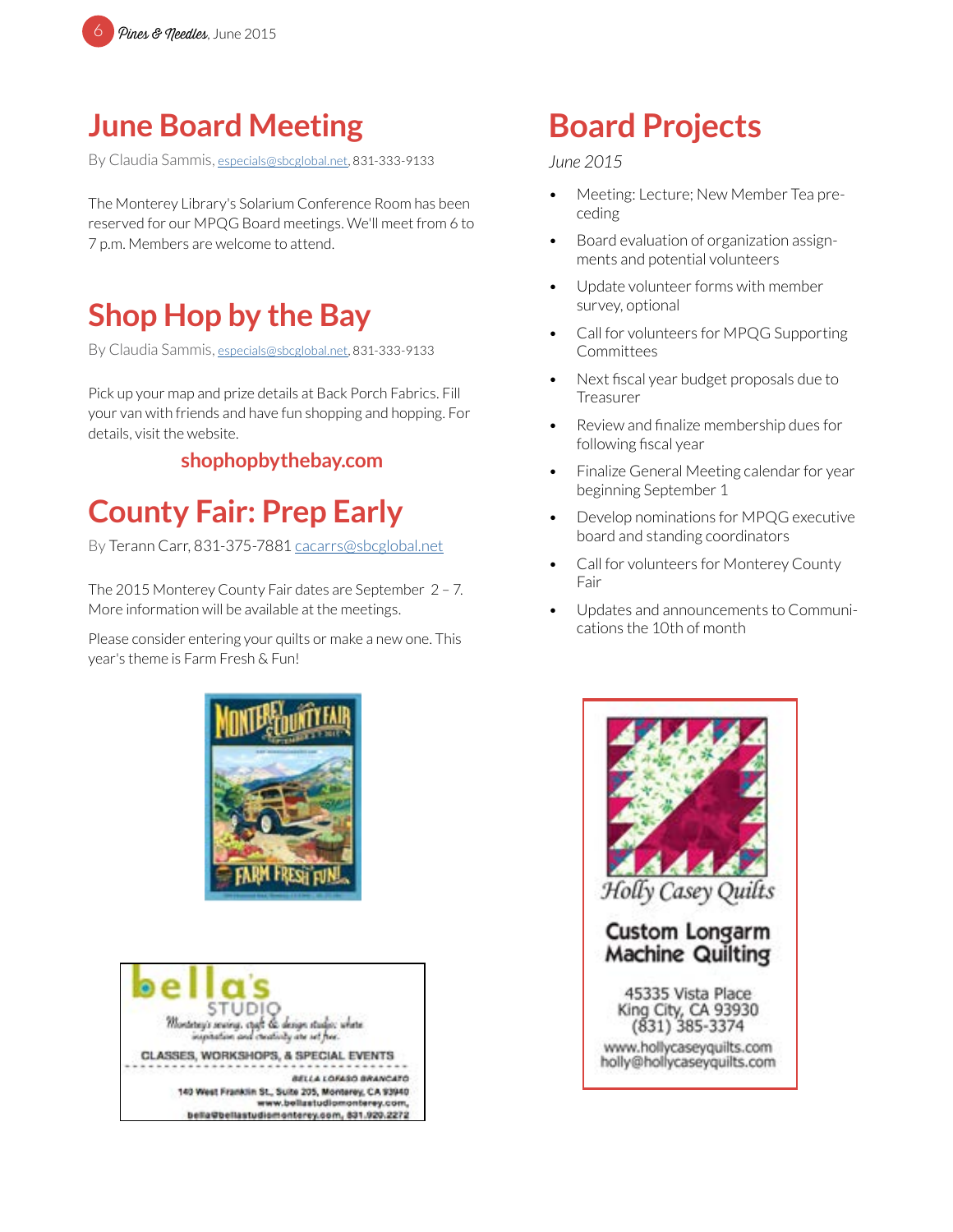| Monterey Peninsula Quilters Guild                                  |                                                                                                                                               |                 |           |                |       |  |
|--------------------------------------------------------------------|-----------------------------------------------------------------------------------------------------------------------------------------------|-----------------|-----------|----------------|-------|--|
| Workshop Reservation                                               |                                                                                                                                               |                 |           | <b>Members</b> |       |  |
| $\square$ Saturday<br>& Sunday                                     | June 6 & 7, 2015                                                                                                                              | Valerie Goodwin | Map Quilt | \$100          | \$120 |  |
| Name:                                                              |                                                                                                                                               |                 |           |                |       |  |
| Address:                                                           |                                                                                                                                               |                 |           |                |       |  |
| Telephone:                                                         |                                                                                                                                               |                 |           |                |       |  |
| Email:                                                             |                                                                                                                                               |                 |           |                |       |  |
| x x x x x x x x x duthere x x x x x x x x x x                      |                                                                                                                                               |                 |           |                |       |  |
| For your<br>records:                                               | You are registered for:                                                                                                                       |                 |           |                |       |  |
|                                                                    | Saturday and Sunday, June 6 & 7 with Valerie Goodwin                                                                                          |                 |           |                |       |  |
| Send to:                                                           | Make check payable to MPQG. Send to:                                                                                                          |                 |           |                |       |  |
|                                                                    | Gail Abeloe, Attn: MPQG Workshop, 157 Grand Avenue, Pacific Grove, CA 93950                                                                   |                 |           |                |       |  |
| Questions?                                                         | Gail Abeloe at Back Porch Fabrics 831-375-4453                                                                                                |                 |           |                |       |  |
| Time:                                                              | Doors open at 9:30 a.m. Workshop is 10:00 a.m. to 4:00 p.m.                                                                                   |                 |           |                |       |  |
| Note:                                                              | Reservations are secured when payment is received. To cancel and receive a re-<br>fund, cancellation must be made at least 7 days in advance. |                 |           |                |       |  |
| <b>Supply</b><br>List:                                             | Available at general meetings, on website at www.mpgg.org/news/category/work-<br>shops/ or call Gail Abeloe at 831-375-4453                   |                 |           |                |       |  |
| Location:                                                          | Health and Fitness Room at the Sally Griffin Center, 700 Jewel Avenue, Pacific<br>Grove, CA 93950                                             |                 |           |                |       |  |
| Food:                                                              | Plan on bringing your lunch, snacks, and beverages                                                                                            |                 |           |                |       |  |
| *Non-Member registration is accepted 30 days prior to the workshop |                                                                                                                                               |                 |           |                |       |  |